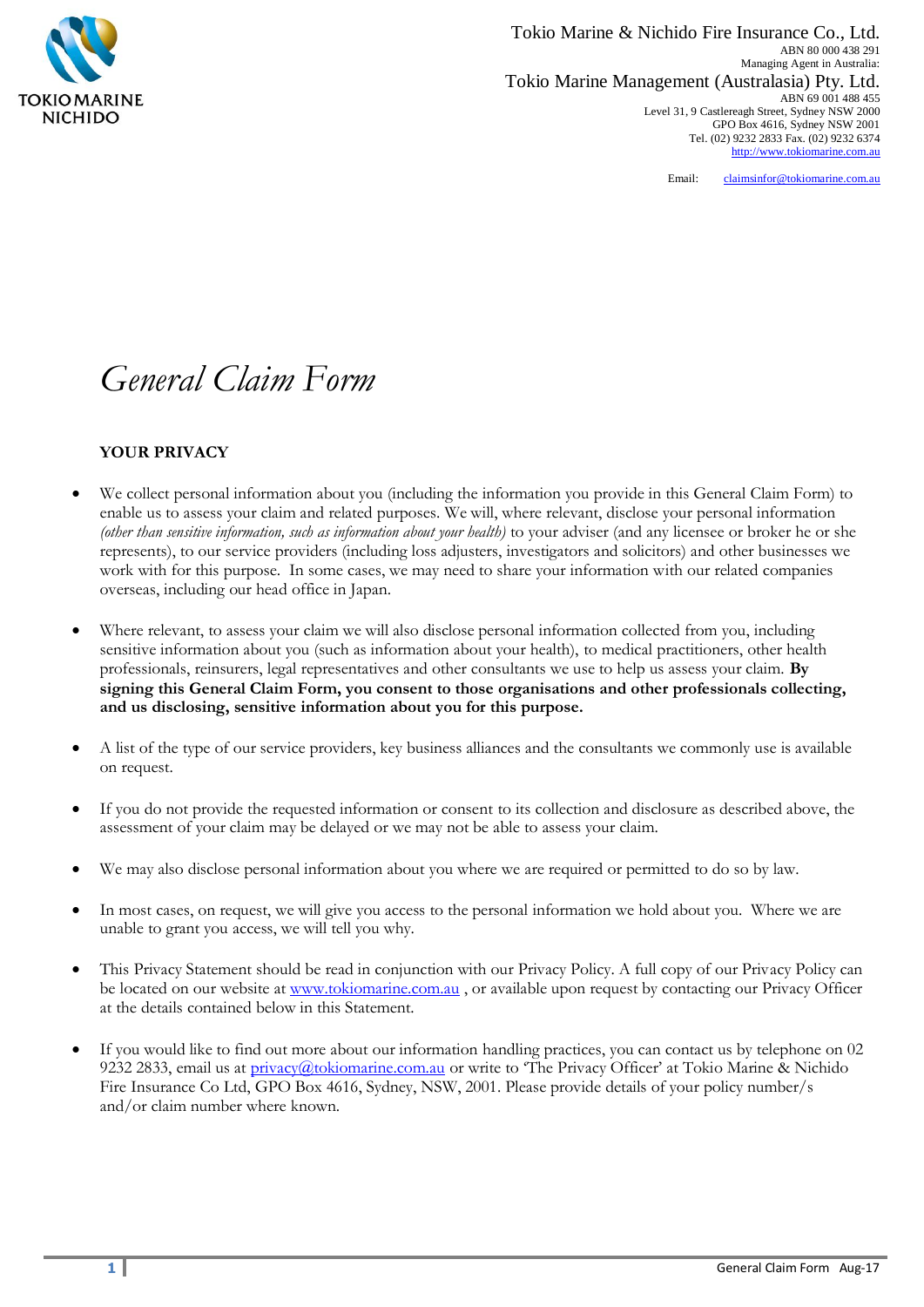

Email: [claimsinfor@tokiomarine.com.au](mailto:claimsinfor@tokiomarine.com.au)

### **PLEASE USE CAPITALS TO FILL IN CLAIM FORM**

# General Claim Form

| THE COMPANY DOES NOT ADMIT LIABILITY BY THE ISSUE OF THIS FORM.           |
|---------------------------------------------------------------------------|
| IT IS ISSUED TO ENABLE THE INSURED TO LODGE A WRITTEN STATEMENT OF CLAIM. |
| Please fill in all relevant sections and sign the declaration on page 3   |

| <b>Policy Number</b>                                                                                                 |  |  |  | <b>Expiry Date</b>               |                      | <b>Excess</b> |        |
|----------------------------------------------------------------------------------------------------------------------|--|--|--|----------------------------------|----------------------|---------------|--------|
| Name of Insured                                                                                                      |  |  |  |                                  |                      |               |        |
| <b>Postal Address</b>                                                                                                |  |  |  |                                  |                      |               |        |
| <b>Contact Person</b>                                                                                                |  |  |  |                                  |                      | Postcode      |        |
| <b>Phone No</b>                                                                                                      |  |  |  |                                  | <b>Mobile Number</b> |               |        |
| <b>Email Address</b>                                                                                                 |  |  |  |                                  |                      |               |        |
| Goods and Services Tax - to ensure you do not incur any unnecessary GST liability on this claim, please advise your: |  |  |  |                                  |                      |               |        |
|                                                                                                                      |  |  |  |                                  |                      | Premium       |        |
| <b>ABN</b>                                                                                                           |  |  |  | Entitlement to ITC in respect of |                      |               | %<br>% |
|                                                                                                                      |  |  |  |                                  |                      | Claim         |        |
| <b>Details of Claim</b>                                                                                              |  |  |  |                                  |                      |               |        |
| <b>Date of Event</b>                                                                                                 |  |  |  |                                  | <b>Time</b>          |               | am/pm  |
|                                                                                                                      |  |  |  |                                  |                      |               |        |
| Where did the event occur?<br>(Give correct address)                                                                 |  |  |  |                                  |                      |               |        |
| Describe how the incident                                                                                            |  |  |  |                                  |                      |               |        |
| occurred                                                                                                             |  |  |  |                                  |                      |               |        |
|                                                                                                                      |  |  |  |                                  |                      |               |        |
|                                                                                                                      |  |  |  |                                  |                      |               |        |
|                                                                                                                      |  |  |  |                                  |                      |               |        |
| If Claim for Loss by Burglary or<br>Theft, describe method of entry:                                                 |  |  |  |                                  |                      |               |        |
| Name(s) and address (es) of                                                                                          |  |  |  |                                  |                      |               |        |
| person(s), if any responsible:                                                                                       |  |  |  |                                  |                      |               |        |
|                                                                                                                      |  |  |  |                                  |                      |               |        |
|                                                                                                                      |  |  |  |                                  |                      |               |        |
|                                                                                                                      |  |  |  |                                  |                      |               |        |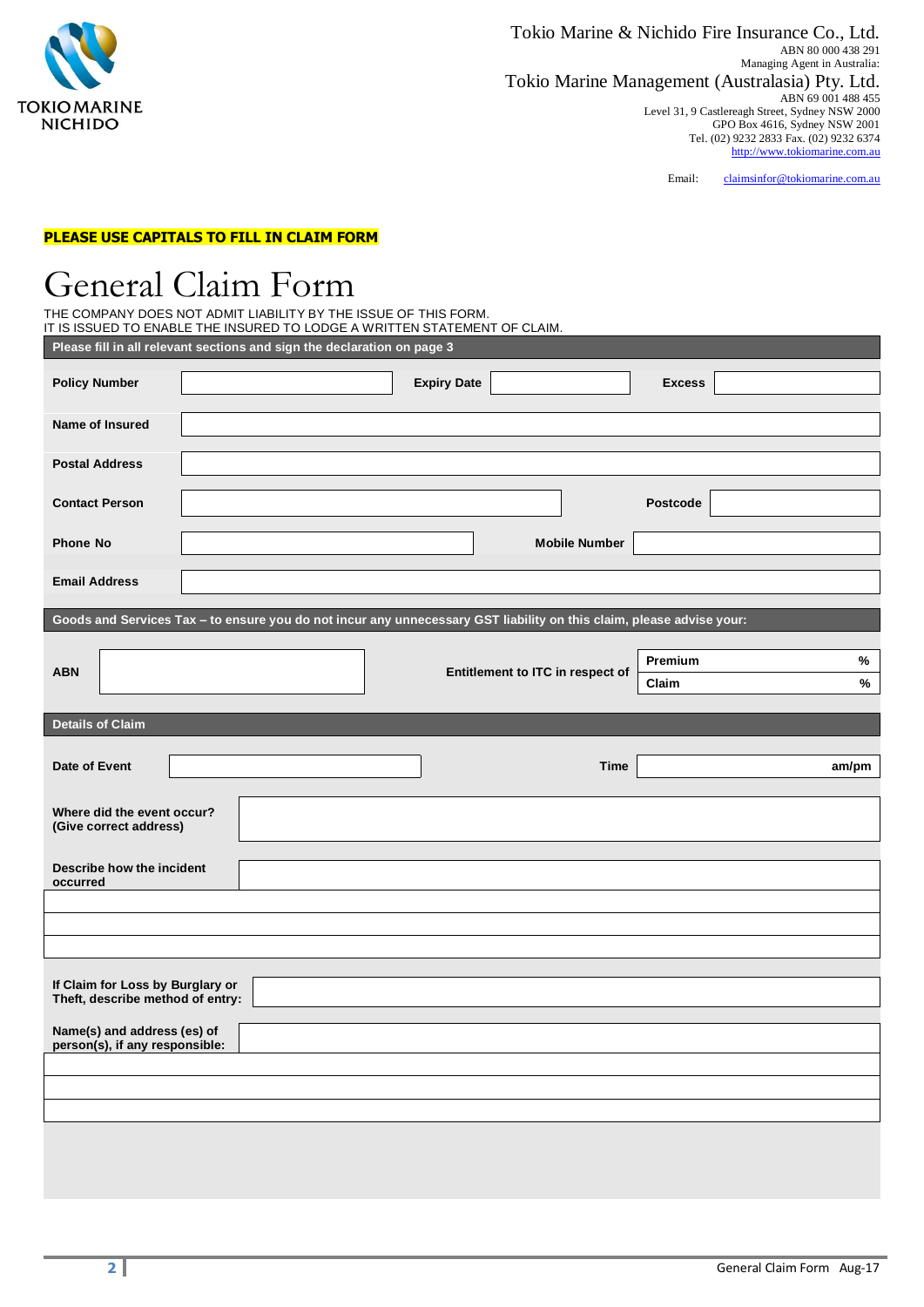| Special Risks, Burglary and Theft, Malicious Damage Claims.<br>Note: Police complaint acknowledgement forms to be attached to all claims of theft or loss. |
|------------------------------------------------------------------------------------------------------------------------------------------------------------|
| <b>Yes</b><br><b>No</b>                                                                                                                                    |
| <b>Yes</b><br><b>No</b>                                                                                                                                    |
|                                                                                                                                                            |
|                                                                                                                                                            |
|                                                                                                                                                            |
|                                                                                                                                                            |
|                                                                                                                                                            |
|                                                                                                                                                            |
| Are you the sole owner of the property,                                                                                                                    |
|                                                                                                                                                            |
| Is there any other insurance on the<br>property, which is the subject of claim?                                                                            |
| Have you ever filed a claim against                                                                                                                        |
|                                                                                                                                                            |
|                                                                                                                                                            |

#### **Please Note**

- **Make sure you give us all the details about your claim. Attach a separate sheet if you have insufficient space.**
- **Send all quotations you have received to repair or replace damaged property or invoices or receipts if the goods have already been repaired.**
- **If at all possible, keep damaged items available for inspection. Damaged property must not be disposed of until authorised by The Tokio Marine & Nichido Fire Insurance Co. Ltd.**

### **Evidence of ownership and value**

**Please attach your receipts or other documents to establish evidence of ownership and the value of each item. In cases of equipment or property, eg. Computers, television sets, etc, please supply evidence of serial numbers for our confirmation to manufacturers and the police.** 

#### **Declaration – Read carefully before signing**

**I/We declare that all the particulars stated above and statements made in support thereof are true and correct, that no information relevant to this claim has been withheld, that no other person(s) have an interest of any kind in the said property and that all conditions and stipulations of the policy have been complied with.**

**I/We hereby claim from the Company in respect of the said loss, damage or accident and declare that the amount claimed above is based on a true value at the time of loss.**

**Signature Date**

Tokio Marine and Nichido Fire Insurance Co., Ltd. is a member of the insurance industry's impartial Financial Ombudsman Service. This independent service is provided to the insuring public at no cost and aims to resolve claims complaints quickly and informally. You should first take your complaint up with our local manager. In most cases the problem will be resolved easily. If you are not satisfied with the outcome, you may contact the Financial Ombudsman Service in your state for advice and assistance in resolving your claim. The telephone number is 1300 780 808. Website: [www.fos.org.au](http://www.fos.org.au/)